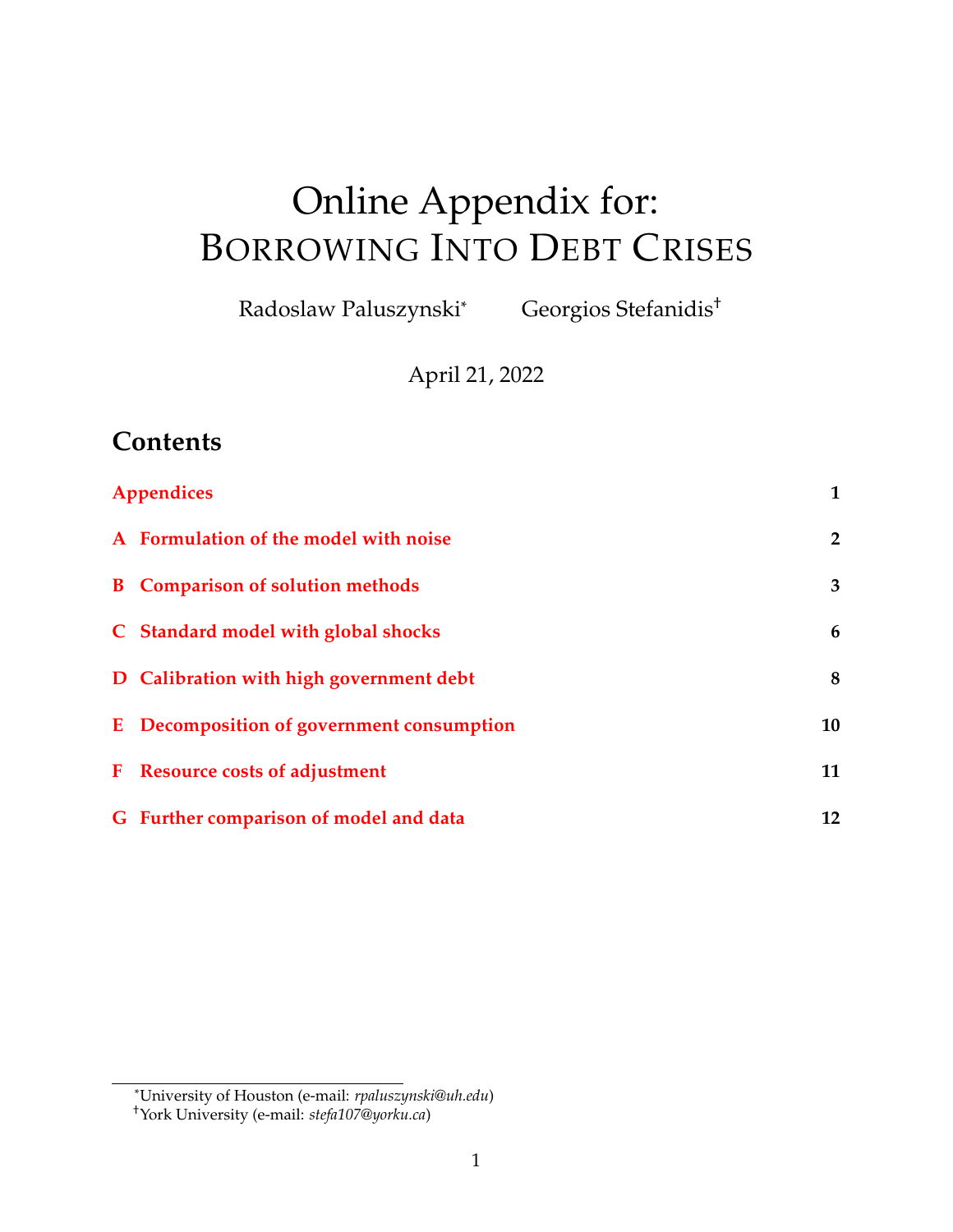#### <span id="page-1-0"></span>**A Formulation of the model with noise**

**Government** The government that is current on its debt obligations has the general value function given by:

$$
W(B, H_{-1}, Y, \epsilon) = \max_{d \in \{0, 1\}} \left\{ d \left[ V^D(H_{-1}, Y, \epsilon) + \epsilon_{J+1} \right] + (1 - d) V^R(B, H_{-1}, Y, \epsilon) \right\} \tag{11}
$$

where  $\epsilon$  is a *J* + 1 dimensional vector of extreme value shocks. The distribution of these shocks is specified below.

The value of the government associated with repayment of debt  $(d = 0)$  is given by:

$$
V^{R}(B_{i}, H_{-1}, Y, \epsilon) = \max_{j, C \ge 0, L \ge 0} \left\{ U\left(C^{\alpha} L^{1-\alpha}\right) + \beta \mathbb{E}_{Y'|Y} \mathbb{E}_{\epsilon'} W(B_{j}, H, Y', \epsilon') + \epsilon_{j} \right\}
$$

where  $(12)$ 

$$
C + wL = \tau Y - (\delta + (1 - \delta)\kappa)B_i + Q(B_j, H, Y)(B_j - (1 - \delta)B_i) + \phi_1 \min \left\{ \frac{H}{H_{-1}} - 1, 0 \right\},\newline H = \phi_0 C + (1 - \phi_0) wL.
$$

A sovereign who defaults  $(d = 1)$  is excluded from international credit markets and has probability *θ* of being readmitted every subsequent period. The associated value is:

$$
V^{D}(H_{-1}, Y, \epsilon) = U\left(C^{\alpha}L^{1-\alpha}\right) + \beta \mathbb{E}_{Y'|Y}\mathbb{E}_{\epsilon'}\left[\theta W(0, H, Y', \epsilon') + (1-\theta)V^{D}(H, Y', \epsilon')\right] + \epsilon_{J+1}
$$
  
subject to (13)

$$
C + wL = \tau Y^{d}(Y)
$$
  
H =  $\phi_0 C + (1 - \phi_0) wL$ .

The two constraints are the budget constraint and the law of motion for legacy contracts. *Y* −  $Y^d(Y)$  reflects the output cost of defaulting.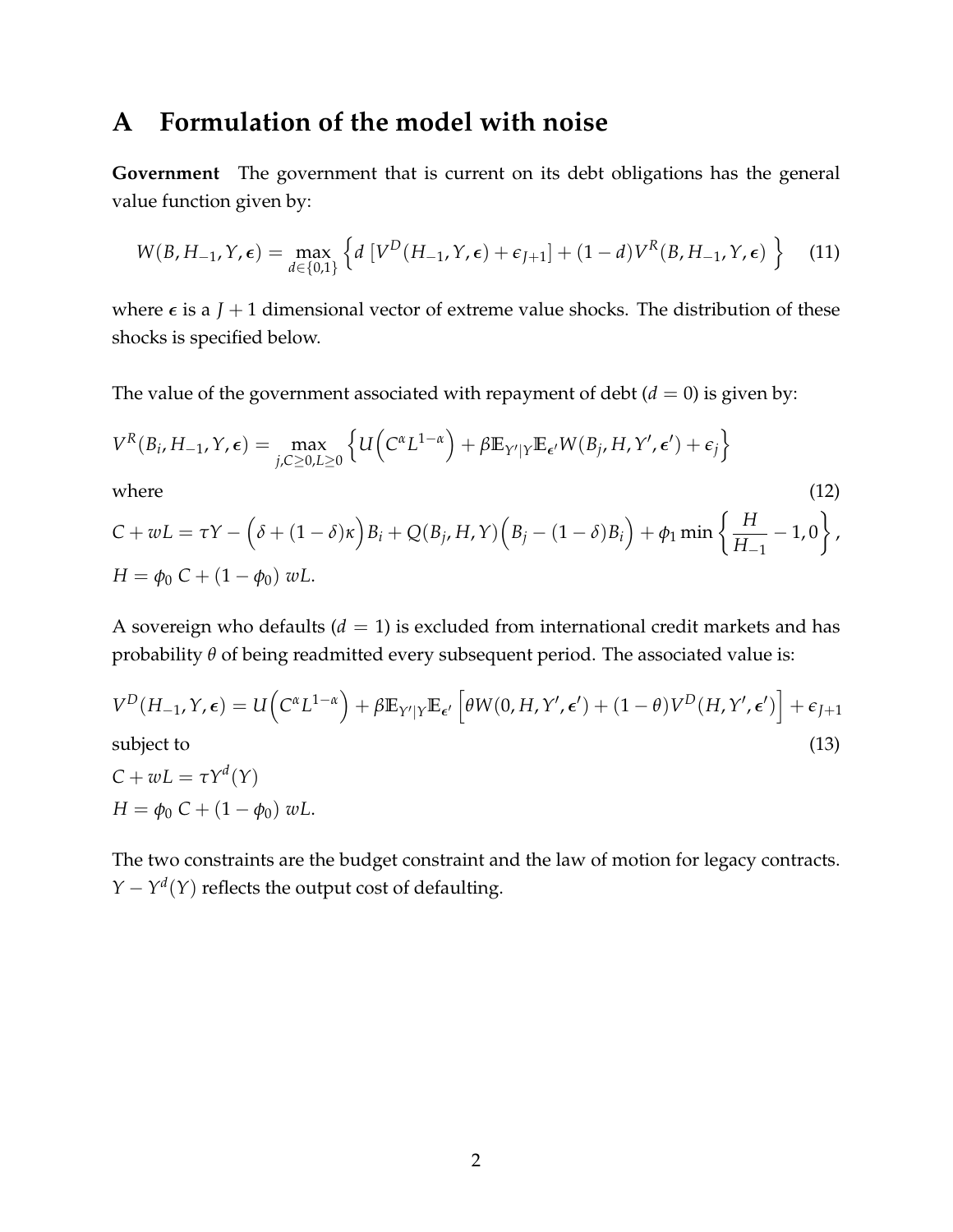**International Lenders** The lenders are assumed to be risk-neutral and perfectly competitive. The actuarially fair bond price that compensates them for default risk is

$$
Q(B', H, Y) = \frac{1}{1+r} \mathbb{E}_{Y'|Y} \mathbb{E}_{\epsilon'} \left[ \left( 1 - d(B', H, Y', \epsilon') \right) \left( \delta + (1-\delta)\kappa + (1-\delta)Q(B'', H', Y') \right) \right]
$$
\n(14)

*where* :

 $B'' = B'(B', H, Y', \epsilon')$  $H' = H(B', H, Y', \epsilon')$ 

The joint distribution of extreme value shocks takes the following standard form:

$$
F(\epsilon) = \exp\left[-\left(\sum_{j=1}^{J} \exp\left(\frac{\epsilon_j - \mu}{\rho \sigma}\right)^{\rho} + \exp\left(\frac{\epsilon_{J+1} - \mu}{\rho \sigma}\right)\right)\right]
$$

where loosely *σ* determines the the variability of the shocks and *ρ* determines the correlation of the debt shocks. To determine the values of  $\rho$  and  $\sigma$  we fix the former to 0.02 and find lowest *σ* for which our baseline specification converges. The resulting *σ* is 0.016. The same values are used in computing all other specifications. To assess the impact of the noise we recalibrate the flexible parametrization for smaller values of sigma. We find that the impact of lower  $\sigma$  on standard deviation of spreads and other key moments is small. We further investigate the impact of the extreme value shocks in the next Appendix.

#### <span id="page-2-0"></span>**B Comparison of solution methods**

In this Appendix, we show that incorporating extreme value shocks in our solution technique has little impact on both quantitative and qualitative results. We first compare the solution with extreme value shocks to the solutions without these shocks in the flexible and fixed specifications. To achieve convergence without the extreme value shocks we use continuous choice of next period debt, numerical integration to calculate the expec-tations, and interpolation to evaluate off-grid points [\(Hatchondo and Martinez,](#page-14-0) [2009\)](#page-14-0).<sup>[1](#page-2-1)</sup> Importantly, we do not recalibrate the models but instead use the same parameter values as listed in Tables 3 and 5 in the main paper.<sup>[2](#page-2-2)</sup> In the baseline specification, absence of extreme value shocks leads to non-convergence. To assess the importance of the extreme

<span id="page-2-1"></span><sup>&</sup>lt;sup>1</sup>We use 51 points for both the grid of assets and the grid of income. Off-grid points in the assets domain are evaluated using cubic spline interpolation, while off-grid income realizations are interpolated linearly.

<span id="page-2-2"></span><sup>&</sup>lt;sup>2</sup>We recalibrate these models in Appendix  $\overline{C}$  $\overline{C}$  $\overline{C}$  for the sake of evaluating the effects of global shocks.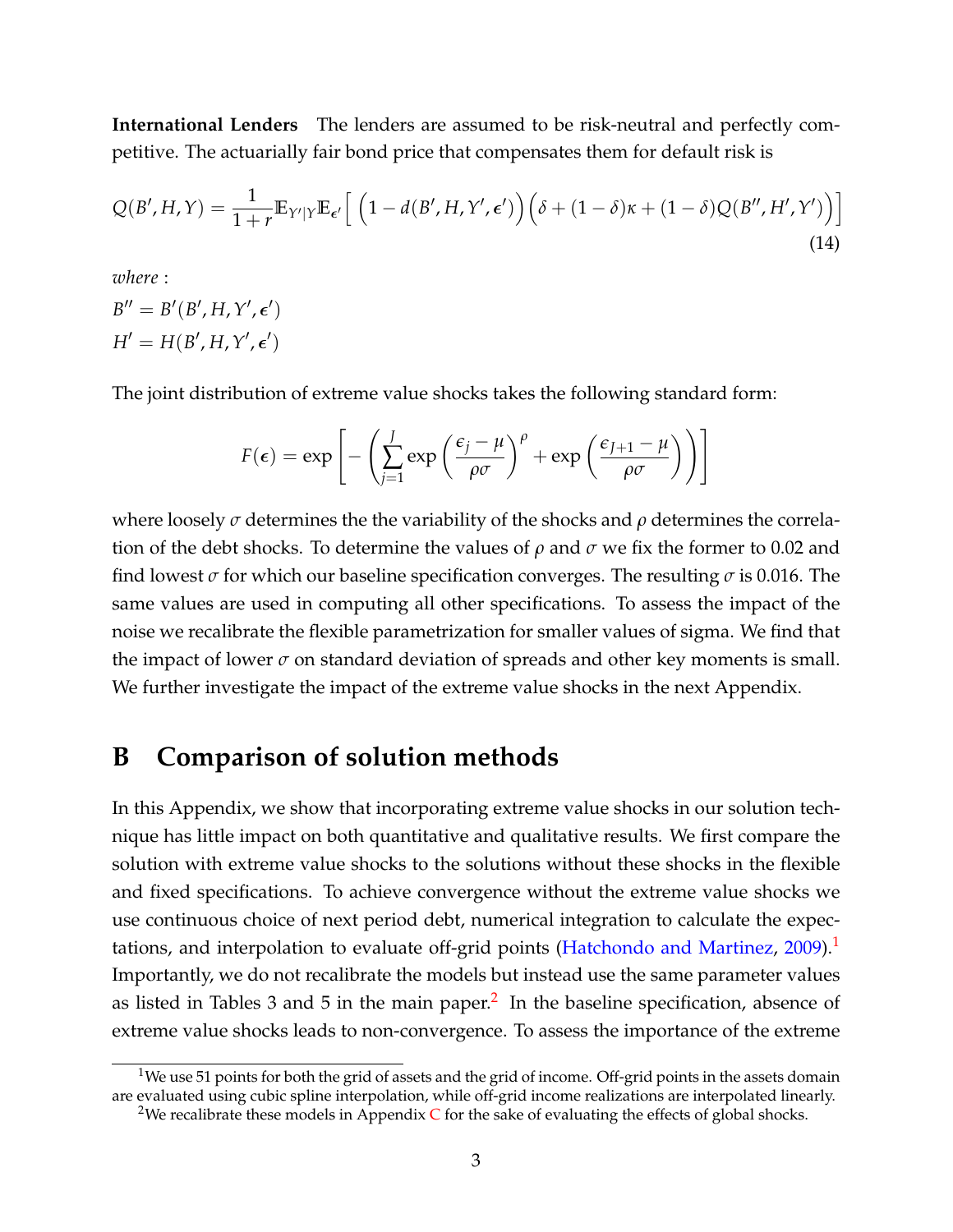value shocks in the baseline specification we follow [\(Dvorkin et al.,](#page-14-1) [2021\)](#page-14-1) in forcing the government to choose the most likely debt outcome, i.e., the most desirable debt level. $3$ 

Table [11](#page-3-1) compares the relevant (targeted and untargeted) moments obtained with the two solution methods. We do this for both the flexible model, as well as the fixed labor variant (i.e. one that features a "minimum consumption" utility). As is evident, for both variants of the model, all moments are quantitatively close across the two solution methods. In particular, notice that the standard deviation of spread, the main object of interest in this paper, is 0.83% with noise and 0.79% with the exact computation in the flexible model, and it is 1.34% for both solution methods in the fixed labor model. Therefore, our extreme value shocks on debt choices add negligible volatility to the spread and have little impact on other moments in these two specifications.

<span id="page-3-1"></span>

| <b>Statistic</b>  | Data    | Flexible |            | Fixed   |            |
|-------------------|---------|----------|------------|---------|------------|
|                   |         | noise    | continuous | noise   | continuous |
| ave(debt/Y)       | 48.00   | 48.78    | 48.43      | 48.70   | 48.40      |
| ave(S)            | 3.03    | 3.01     | 2.91       | 3.01    | 2.93       |
| std(S)            | 2.21    | 0.83     | 0.79       | 1.34    | 1.34       |
| std(D)/std(Y)     | 0.26    | 0.60     | 0.59       | 0.42    | 0.41       |
| corr(S, D)        | $-0.58$ | $-0.79$  | $-0.86$    | $-0.86$ | $-0.89$    |
| corr(Y, D)        | 0.00    | 0.55     | 0.57       | 0.67    | 0.70       |
| corr(Y, S)        | $-0.42$ | $-0.83$  | $-0.86$    | $-0.90$ | $-0.90$    |
| $std(C+L)/std(Y)$ | 1.57    | 1.40     | 1.44       | 1.29    | 1.34       |

Table 11: Simulated moments: noise vs. continuous

*Note: the empirical moments are calculated for Mexico's data covering 1994-2019. The bond spread is the EMBI index, while government final consumption expenditure and output are taken from National Accounts. Government deficit data is acquired from Banco de Mexico.*

Naturally, the question remains whether the inclusion of extreme value shocks generates extra spread volatility in the baseline specification. In this specification, the continuous choice and interpolation technique is numerically much less stable. This is why we rely on the extreme value shocks to robustly compute the equilibrium. To assess the impact of these shocks we follow [\(Dvorkin et al.,](#page-14-1) [2021\)](#page-14-1) in supposing the government each period disregards the extreme value shocks and selects the most desirable debt level. Crucially, creditors continue to perceive the government as impacted by the extreme value shocks. $4$ 

<span id="page-3-2"></span><span id="page-3-0"></span><sup>&</sup>lt;sup>3</sup>We thank one of our referees for suggesting this exercise.

<sup>&</sup>lt;sup>4</sup>In practice, this is implemented by solving the value function iteration and the resulting borrowing price assuming the extreme value shocks are in effect. However, in the simulations the debt level assigned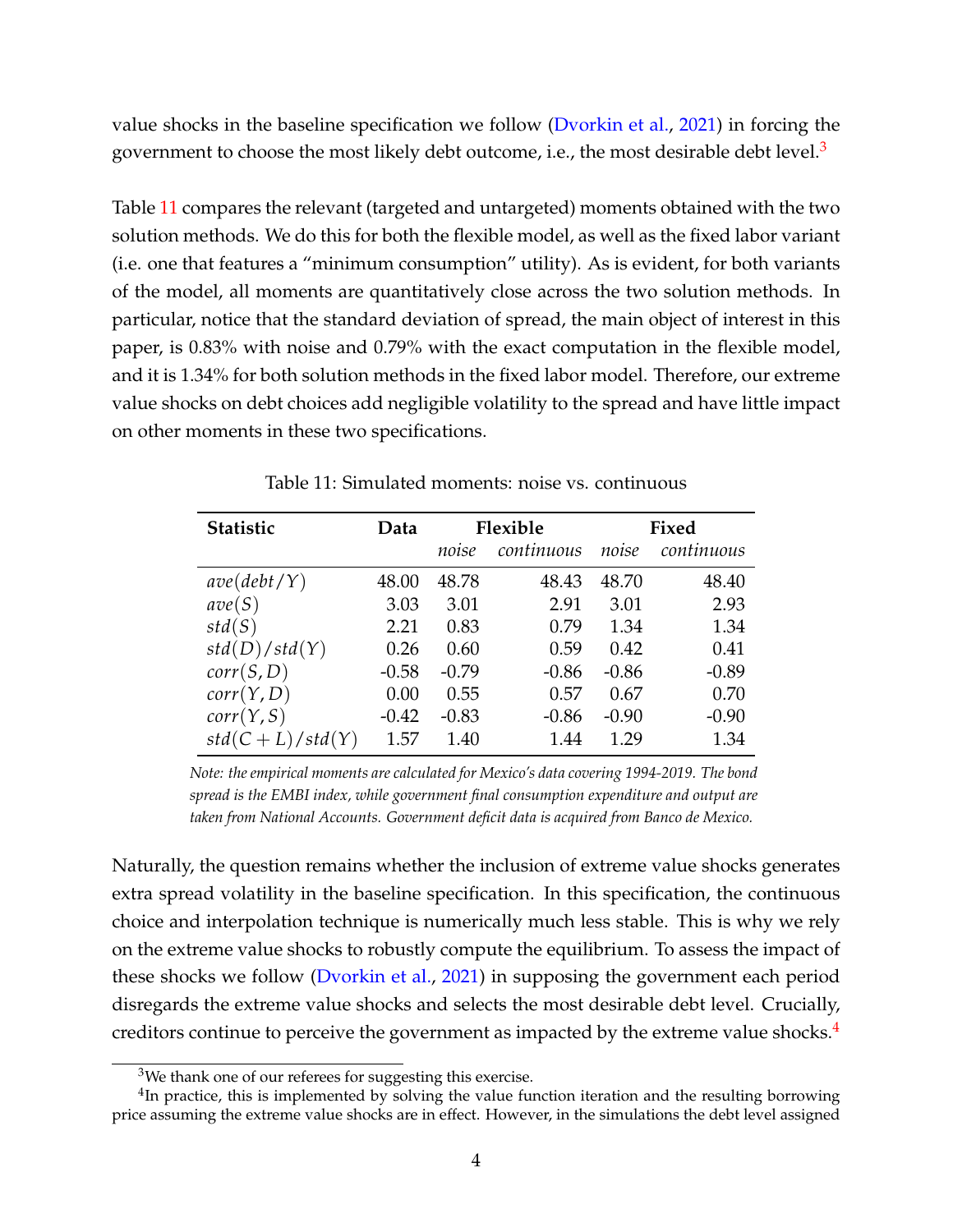This allows us to compute the equilibrium while at the same time removing the "noise" from the governments decision.<sup>[5](#page-4-0)</sup>

The results from this exercise are reported in Table [12.](#page-4-1) Columns labeled "noise" correspond to the government being subjected to the extreme value shocks as in the main text. "Modal" refers to the exercise described above in which the government does not take the extreme value shocks into account. First, notice that the change in spread volatility between "noise" and "modal" is of the same magnitude as "noise" and "continuous" in the flexible and fixed specifications. This gives us confidence in this exercise as one in which we are correctly "removing the noise". Second, in line with the results above all moments are very similar in "noise" and "modal" for all three specifications. Summarizing, this exercise further reinforces our argument that extreme value shocks have little impact in the volatility of spreads.

<span id="page-4-1"></span>

| <b>Statistic</b>  | Data    | Flexible |         | Fixed   |         | <b>Baseline</b> |         |
|-------------------|---------|----------|---------|---------|---------|-----------------|---------|
|                   |         | noise    | modal   | noise   | modal   | noise           | modal   |
| ave(debt/Y)       | 48.00   | 48.78    | 48.79   | 48.70   | 48.71   | 48.70           | 48.70   |
| ave(S)            | 3.03    | 3.01     | 3.01    | 3.01    | 3.01    | 3.01            | 3.00    |
| std(S)            | 2.21    | 0.83     | 0.81    | 1.34    | 1.33    | 1.82            | 1.81    |
| std(D)/std(Y)     | 0.26    | 0.60     | 0.58    | 0.42    | 0.42    | 0.41            | 0.41    |
| corr(S, D)        | $-0.58$ | $-0.79$  | $-0.86$ | $-0.86$ | $-0.88$ | $-0.34$         | $-0.34$ |
| corr(Y, D)        | 0.00    | 0.55     | 0.57    | 0.67    | 0.69    | 0.36            | 0.37    |
| corr(Y, S)        | $-0.42$ | $-0.83$  | $-0.86$ | $-0.90$ | $-0.90$ | $-0.73$         | $-0.74$ |
| $std(C+L)/std(Y)$ | 1.57    | 1.40     | 1.39    | 1.29    | 1.29    | 1.36            | 1.36    |

Table 12: Simulated moments: noise vs. modal

*Note: the empirical moments are calculated for Mexico's data covering 1994-2019. The bond spread is the EMBI index, while government final consumption expenditure and output are taken from National Accounts. Government deficit data is acquired from Banco de Mexico.*

Finally, we turn to our second result of increasing borrowing during crises. A natural concern in our baseline specification might be that "borrowing into debt crises" may be a result of the government swayed by the extreme value shocks. To address this concern we consider the same crises as in the main text and compare the simulated debt paths of the baseline model to the "modal" ones specified above. Figure [11](#page-5-1) shows that the result of increasing debt during crises does not hinge on the extreme value shocks.

the highest probability prior to the realization of the extreme value shocks is selected.

<span id="page-4-0"></span> $5$ This approach allows us to remove one of the impacts of the extreme value shocks, namely the realized "noise" in the government's decisions. However, we are not able to rule out the possibility that creditors'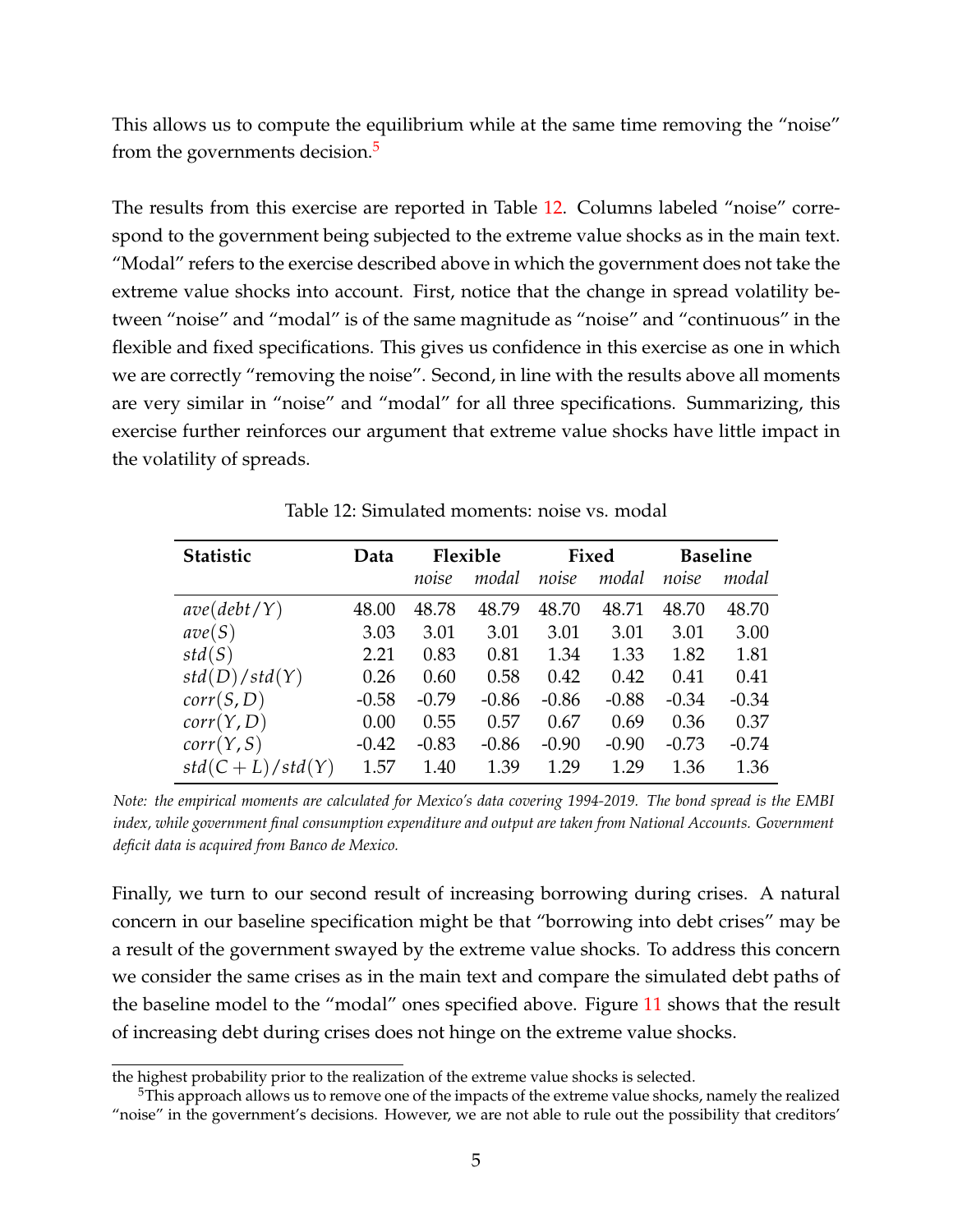<span id="page-5-1"></span>

*Note: the figure presents simulated paths for borrowing during crises (as defined in the main text) in the baseline specification with ("noise") and without ("modal") noise.*

Figure 11: Simulated behavior of borrowing

### <span id="page-5-0"></span>**C Standard model with global shocks**

In this section, we augment a standard sovereign default model with shocks to foreign investors' risk aversion. Empirical literature in economics has shown that global factors are an important driver of sovereign spreads [\(González-Rozada and Levy Yeyati,](#page-14-2) [2008\)](#page-14-2). The aim of this section is to investigate the contribution of such shocks to the volatility of the spreads.

Consider the standard sovereign default model (corresponding to the "flexible" version in our paper). To introduce global risk premium shocks, we closely follow [Bianchi, Hatchond](#page-14-3)o [and Martinez](#page-14-3) [\(2018\)](#page-14-3) by imposing the following expression for the foreign investors' stochastic discount factor:

<span id="page-5-2"></span>
$$
m_{t,t+1} = e^{-r - (\kappa_t \varepsilon_{t+1} + 0.5\kappa_t^2 \sigma^2)}, \ \kappa_t \ge 0
$$
\n(15)

perception of noise and the resulting impact on the price schedule affects equilibrium outcomes.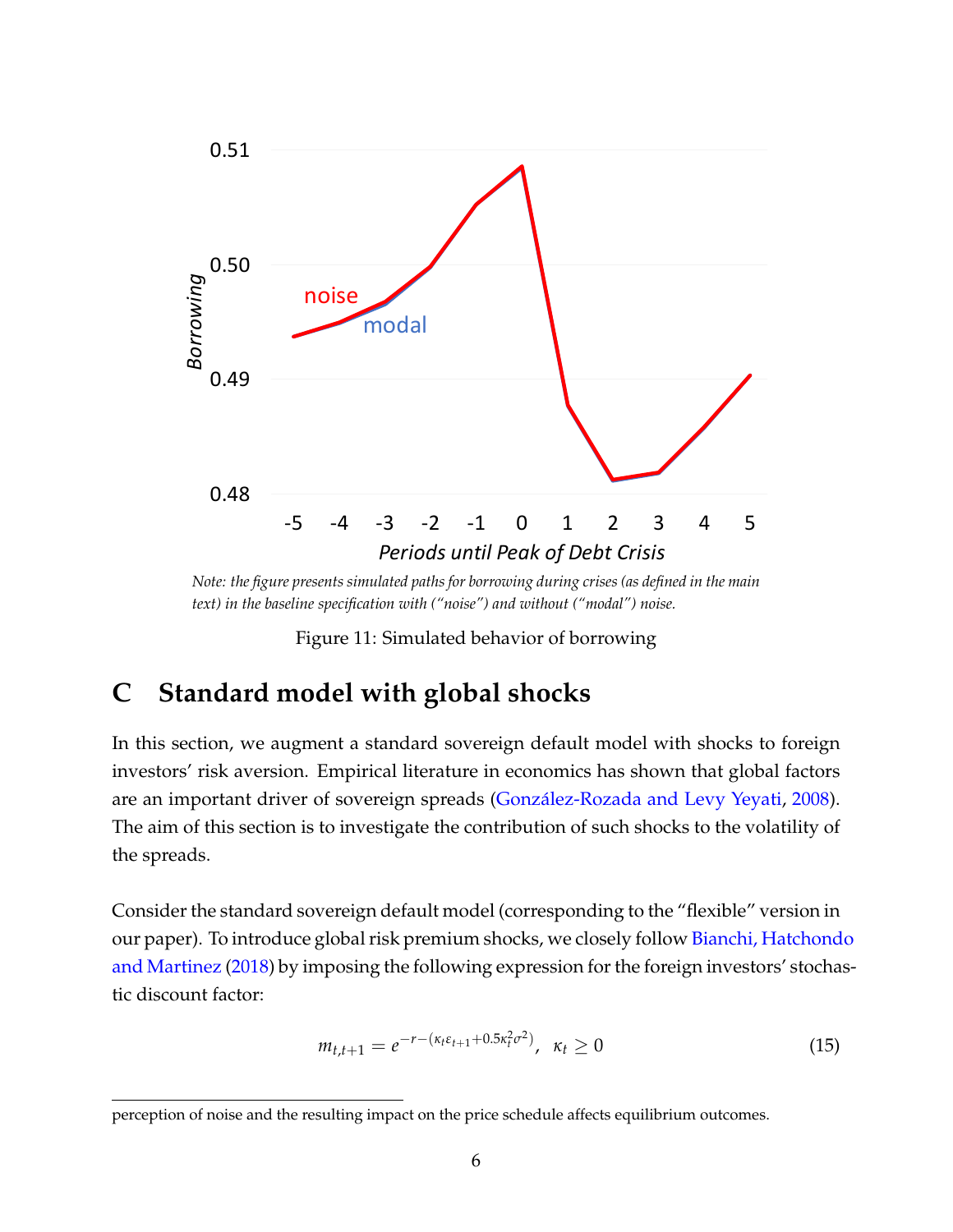In expression [\(15\)](#page-5-2), *κ<sup>t</sup>* represents the two-state risk premium shock. In particular, this formulation implies that cash flows tend to be more valuable to foreign investors in the states of low income shocks, implying a positive risk premium. Similarly to [Bianchi, Hatchondo](#page-14-3) [and Martinez](#page-14-3) [\(2018\)](#page-14-3), we normalize  $\kappa_L = 0$ , which represents normal times when creditors are risk-neutral, and set  $\kappa_H = 23$ .  $\kappa_t$  follows a Markov process with transition probabilities  $\pi_{LL} = 0.85$  and  $\pi_{HH} = 0.2$ .

Table [13](#page-6-0) presents the simulated moments without and with shocks to the lenders' stochas-tic discount factor, for the two variants of the standard model: flexible and fixed labor.<sup>[6](#page-6-1)</sup> It is immediate to notice that while the inclusion of such shocks does increase the volatility of bond spread, the magnitude of this increase is small (from 0.82% to 0.85% for the flexible model, and from 1.35 to 1.40% for the fixed labor model).

<span id="page-6-0"></span>

| <b>Statistic</b>  | Data    | Flexible      |                   | Fixed         |                   |
|-------------------|---------|---------------|-------------------|---------------|-------------------|
|                   |         | no SDF shocks | <i>SDF shocks</i> | no SDF shocks | <b>SDF</b> shocks |
| ave(debt/Y)       | 48.00   | 47.93         | 48.13             | 48.08         | 47.95             |
| ave(S)            | 3.03    | 3.03          | 3.03              | 3.03          | 3.03              |
| std(S)            | 2.21    | 0.82          | 0.85              | 1.35          | 1.40              |
| std(D)/std(Y)     | 0.26    | 0.60          | 0.66              | 0.42          | 0.46              |
| corr(S, D)        | $-0.58$ | $-0.86$       | $-0.86$           | $-0.89$       | $-0.88$           |
| corr(Y, D)        | 0.00    | 0.57          | 0.50              | 0.70          | 0.60              |
| corr(Y, S)        | $-0.42$ | $-0.86$       | $-0.80$           | $-0.90$       | $-0.84$           |
| $std(C+L)/std(Y)$ | 1.57    | 1.44          | 1.47              | 1.34          | 1.34              |

Table 13: Simulated moments: models with and without global shocks

*Note: the empirical moments are calculated for Mexico's data covering 1994-2019. The bond spread is the EMBI index, while government final consumption expenditure and output are taken from National Accounts. Government deficit data is acquired from Banco de Mexico. All models are solved using continuous choice methods as described in Appendix [B.](#page-2-0) The flexible model without and with SDF shocks is calibrated using the following parameters, respectively:*  $\beta = 0.794$ ,  $\hat{y} = 0.833$  and  $\beta = 0.796$ ,  $\hat{y} = 0.829$ . The fixed labor model without and with SDF *shocks is calibrated using the following parameters, respectively:*  $\beta = 0.781$ ,  $\hat{y} = 0.851$  and  $\beta = 0.788$ ,  $\hat{y} = 0.846$ .

The results shown in Table [13](#page-6-0) indicate that while global factors do play a role in driving sovereign spreads (the models in the table had to be recalibrated to hit the targets), alone they cannot raise the volatility of the bond spread. This is because the government in the model responds to such shocks in a similar way as it does to the local income shocks: by orchestrating a quick current account reversal and reducing its debt aggressively.

<span id="page-6-1"></span> $6$ All four variants are recalibrated here to match the average debt and spread targets.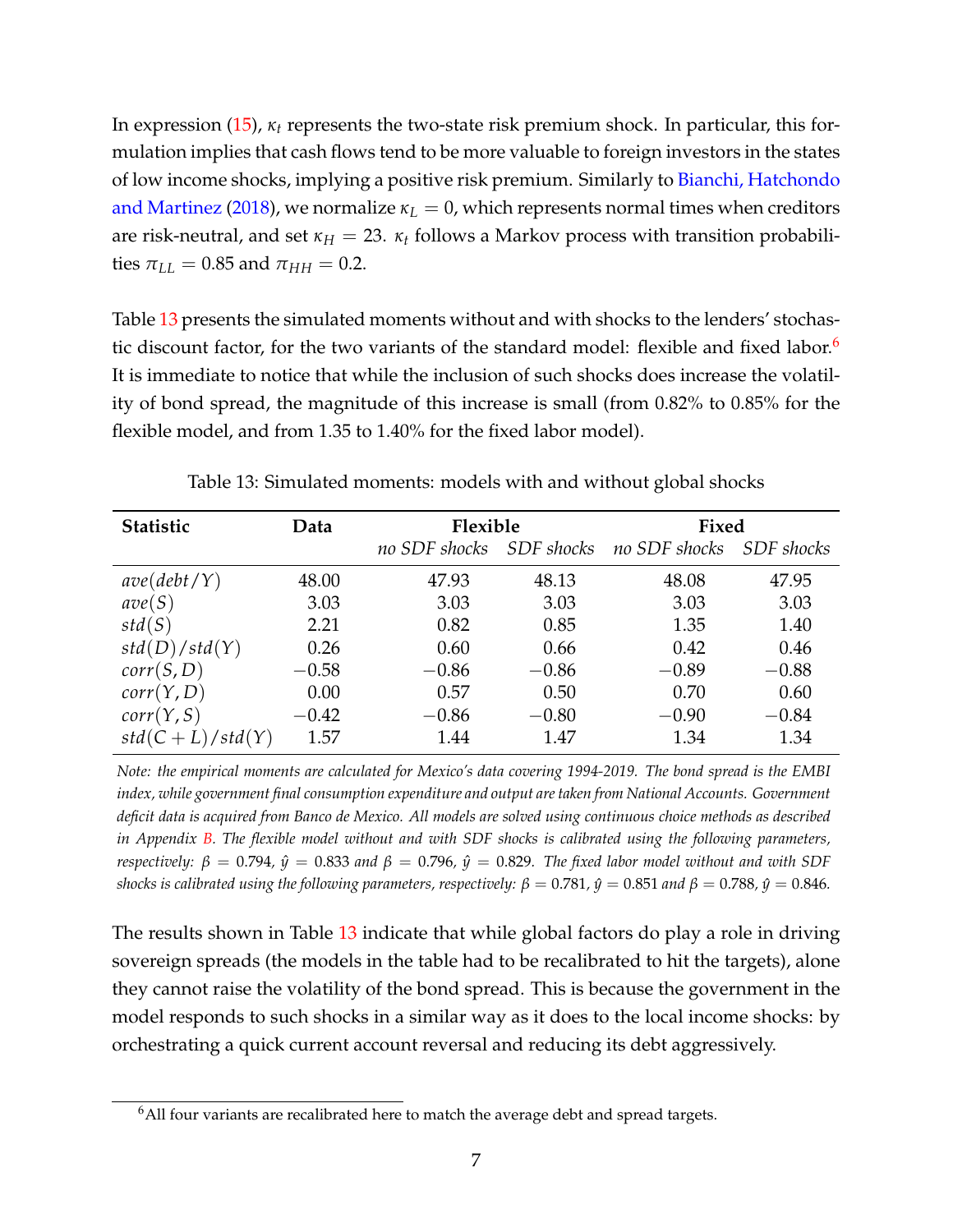## <span id="page-7-0"></span>**D Calibration with high government debt**

In this section, we present a calibration of our model that matches a higher level of government debt. The purpose of this exercise is to explore the limits of our mechanism.

We calibrate the model to match average external *debt service* to government revenues (25.8%), rather than external debt as in our baseline parametrization. We also abandon the assumption that only a fraction of the debt observed in the data is unsecured, originally due to [Chatterjee and Eyigungor](#page-14-4) [\(2012\)](#page-14-4). Table [14](#page-7-1) summarizes the calibration of our baseline model, along with a fully flexible version. The resulting debt stock to revenues comes out to 80%, considerably higher than 48% in our preferred calibration. This increase in the debt stock comes at the expense of extremely low discount factor of 0.575. In addition, this calibration is a worse match for the average labor share observed in the data.

| Parameter                            |        | Baseline Flexible |       |
|--------------------------------------|--------|-------------------|-------|
| Discount factor, $\beta$             |        | 0.575             | 0.710 |
| Max default endowment, $\hat{Y}$     |        | 0.812             | 0.786 |
| Interm. consumption weight, $\alpha$ |        | 0.488             | 0.488 |
| Adjustment weight, $\phi_0$          |        | 0.482             | 0.000 |
| Adjustment scale, $\phi_1$           |        | 0.474             | 1.000 |
| <b>Target</b>                        | Data   | Baseline Flexible |       |
| Avg. debt service/revenues $(\% )$   | 25.80  | 25.83             | 25.86 |
| Avg. spread $(\% )$                  | 3.03   | 3.05              | 3.04  |
| Avg. labor share $(\%)$              | 63.00  | 51.28             | 51.16 |
| Elasticity of wL w.r.t. C in crises  | 0.24   | 0.24              |       |
| Avg. ratio st. dev. of inputs $(\%)$ | 164.00 | 161.80            |       |

<span id="page-7-1"></span>Table 14: Calibration of structural parameters: baseline v. flexible

Table [15](#page-8-0) reports the non-targeted moments in both models. As can be seen, the standard deviation of the spreads in this calibration declines for both, the baseline and the flexible variants of the model. Interestingly, this moment declines in both variants proportionally, as a result of which the standard deviation of the spread still more than doubles in our baseline model, as opposed to the flexible model. The decline in the standard deviation of the spreads is mirrored by the increase in the variability of the deficit (0.41 to 0.54 in the baseline and 0.60 to 0.80 in the flexible). We conclude that our key quantitative result is robust to a calibration with higher government debt.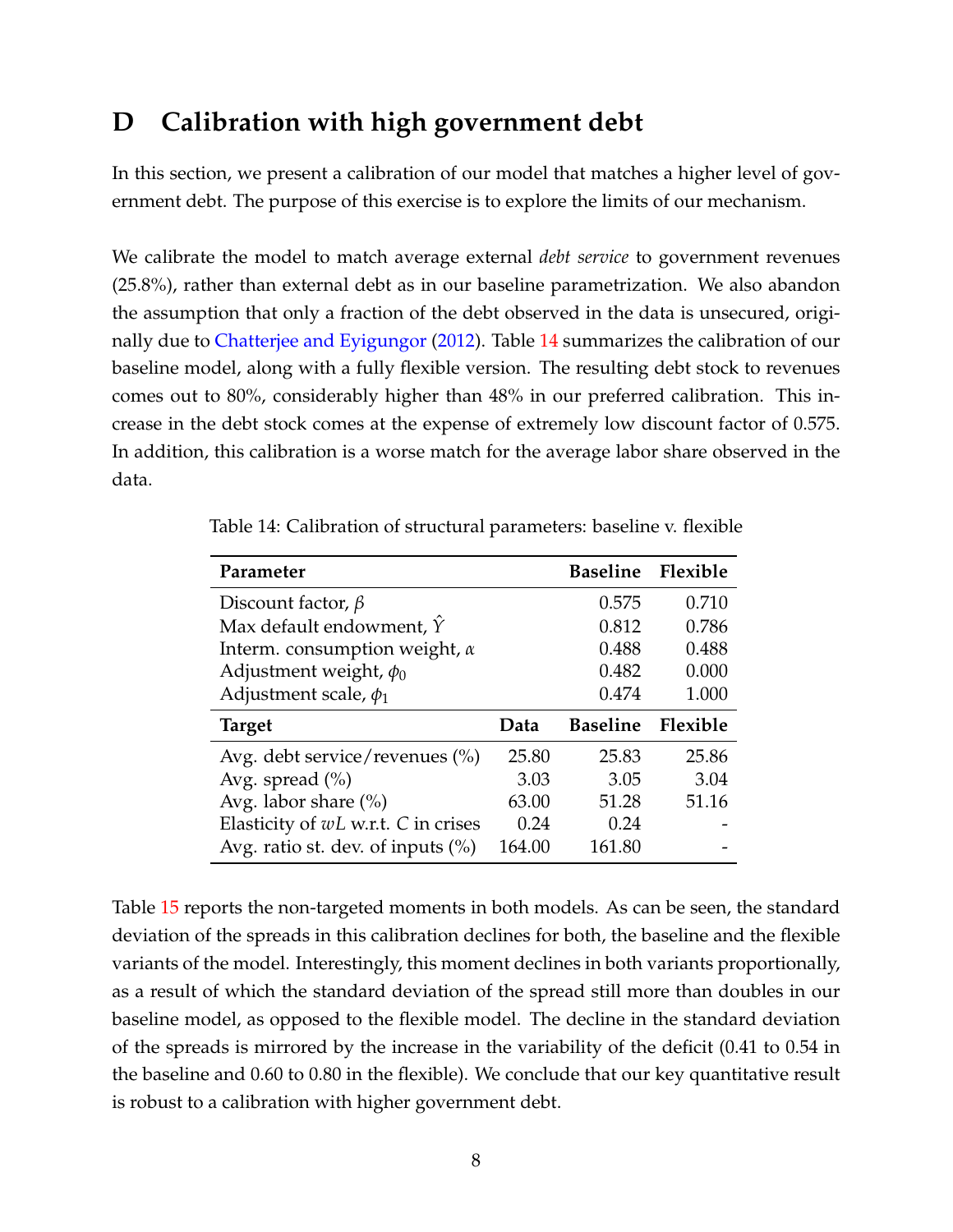<span id="page-8-0"></span>

| <b>Statistic</b>             | Mexico Data Baseline Flexible |         |         |
|------------------------------|-------------------------------|---------|---------|
| std(S)                       | 2.21                          | 1.40    | 0.58    |
| std(D)/std(Y)                | 0.26                          | 0.54    | 0.80    |
| corr(S, D)                   | $-0.58$                       | $-0.62$ | $-0.82$ |
| corr(Y, D)                   | 0.00                          | 0.58    | 0.53    |
| corr(Y, S)                   | $-0.42$                       | $-0.69$ | $-0.79$ |
| $std(C+L)/std(Y)$            | 1.57                          | 1.67    | 1.53    |
| corr(Y, Cost)                |                               | $-0.36$ |         |
| corr(S, Cost)                |                               | 0.81    |         |
| avg cost (% of avg revenues) |                               | 1.10    |         |

Table 15: Untargeted moments: baseline v. flexible

*Note: the empirical moments are calculated for Mexico's data covering 1994-2019. The bond spread is the EMBI index, while government final consumption expenditure and output are taken from National Accounts. Government deficit data is acquired from Banco de Mexico.*

<span id="page-8-1"></span>Figure [12](#page-8-1) highlights a main point of departure from our baseline results that follows the increased debt target. Specifically, the "Borrowing into Debt Crises" behavior presented in Section 3.4 of the main paper is moderated. In particular, the government still borrows



*Note: the figure presents simulated paths for borrowing during crises (as defined in the main text) in the baseline and flexible specifications when we target a higher average debt level.*

Figure 12: Simulated behavior of borrowing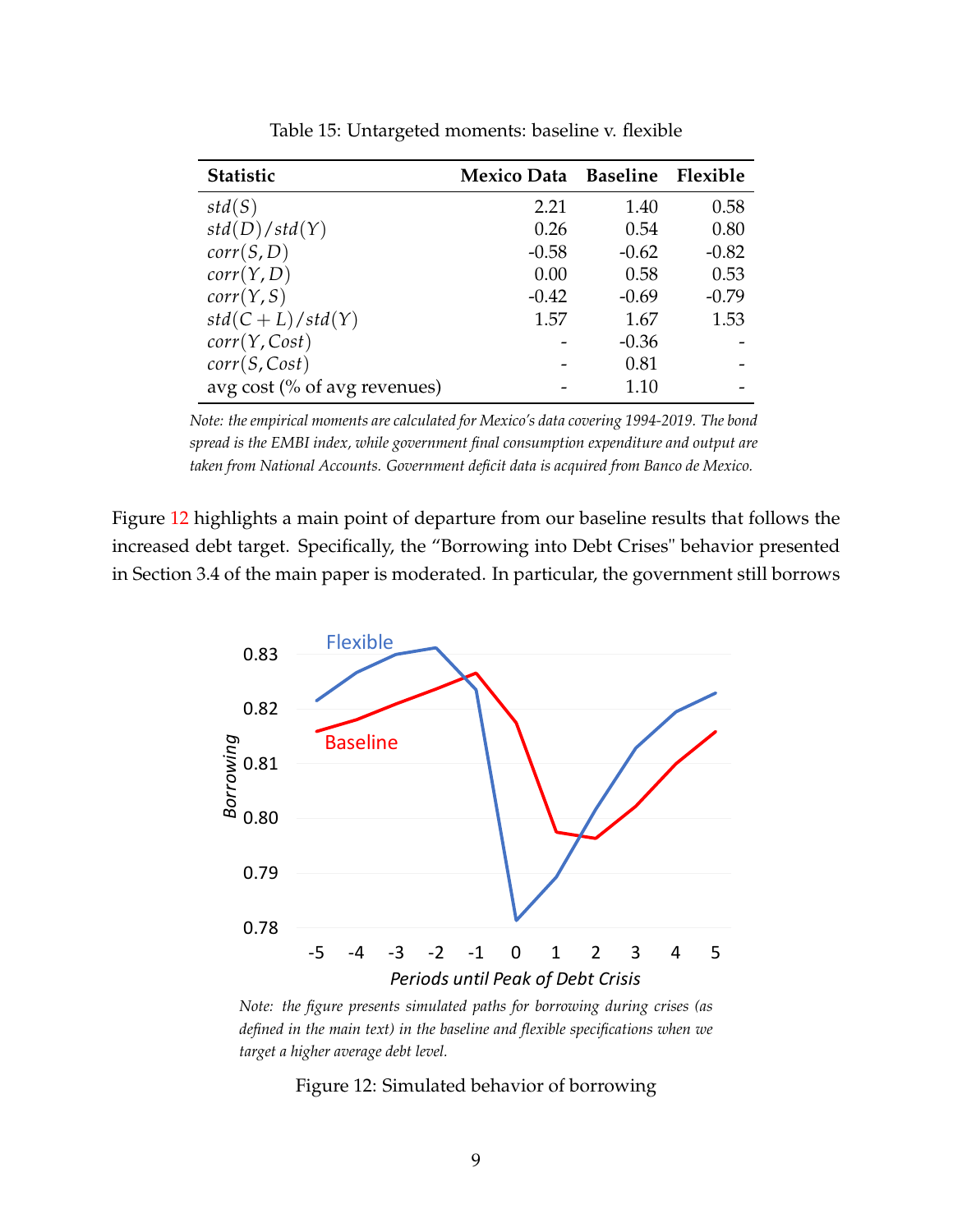up to the eve of the crisis, but then chooses to reduce its debt when confronted with the worst spread. It should be emphasized that this debt reduction is slower and less drastic than in the baseline model. This behavior is a direct result of the discount factor falling so significantly. Due to a higher discounting of the future, the government no longer maintains a buffer for crises and is more forced to reduce its debt if one occurs. We conclude that our main qualitative result, on borrowing into debt crises, is sensitive to the value of the discount factor and thus the targeted debt level in the calibration.

# <span id="page-9-0"></span>**E Decomposition of government consumption**

We use the OECD Government Accounts decomposition of government expenditure by transaction which distinguishes the following components (classification code in parenthesis):

- Final consumption expenditure (P.3);
- Gross capital formation (P.5);
- Acquisitions less disposals of non-produced non-financial assets (K.2);
- Subsidies (D.3);
- Property income (D.4);
- Other current taxes (D.5);
- Social benefits other than social transfers in kind (D.62);
- Current transfers (D.7);
- Capital transfers (D.9).

We focus on the final consumption expenditure of the government because our model is not suited to capture elements such as investment or redistribution across households. For this reason we focus exclusively on Final consumption expenditure of the government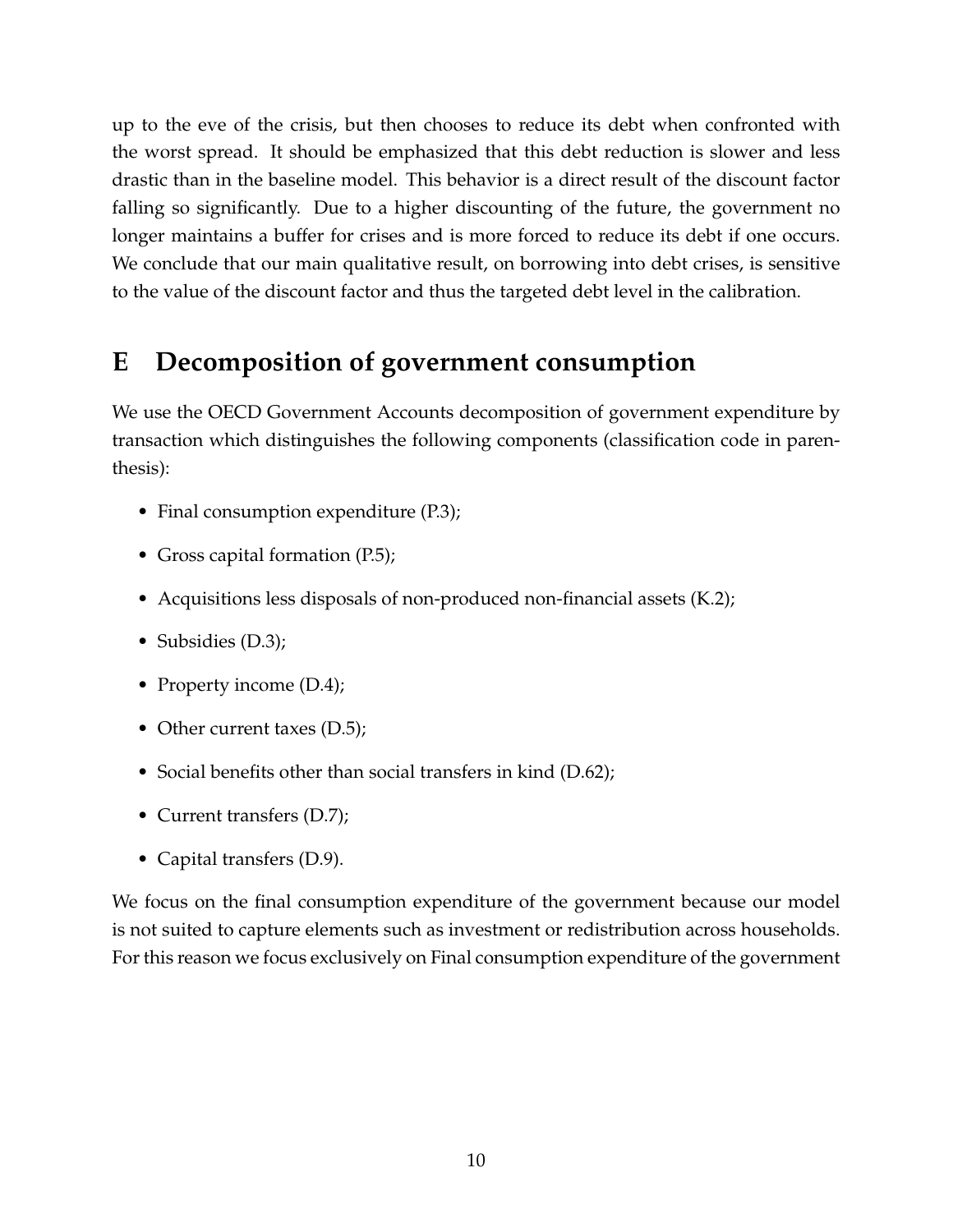which is calculated as follows:

| Final consumption expenditure $(P.3)$ =Intermediate consumption $(P.2)$ |                                         |  |
|-------------------------------------------------------------------------|-----------------------------------------|--|
|                                                                         | +Compensation of employees $(D.1)$      |  |
|                                                                         | +Consumption of fixed capital $(K.1)$   |  |
|                                                                         | +Other taxes on production $(D.29)$     |  |
|                                                                         | $-Market$ output (P.11)                 |  |
|                                                                         | $-$ Output for own final use (P.12)     |  |
|                                                                         | -Payments for non-market output (P.131) |  |
|                                                                         | +Social benefits in kind (D.631)        |  |

In our analysis, for simplicity we focus on Intermediate consumption and Compensation of employees, and ignore the other elements that contribute to the Final consumption expenditure. We choose to do so because the data on other elements is not always complete and consistent across countries and time periods. This simplification is reasonable because the share of the sum of intermediate consumption and compensation of employees in final consumption expenditure is 92.6% on average across all countries and all time periods, with the minimum of 71.8%. In other words, these two elements are responsible for a vast majority of the final government consumption expenditure.

#### <span id="page-10-0"></span>**F Resource costs of adjustment**

In this appendix we further investigate the impact of the realized adjustment costs,  $\phi_1$ min  ${H/H_{-1} - 1, 0}$ . In particular, we are interested in identifying the extent to which these costs are behind the higher standard deviation of spreads. As seen in Figure [13](#page-12-0) the average adjustment cost is largest at the peak of the debt crisis. We assess the impact of these realized costs by removing them from the budget constraint in the following way. After the country has decided how much it wants to borrow b', the price of borrowing is set to *q*, and consumption has taken place we reduce the market value of debt by the realized adjustment cost. That is, we reduce future debt to  $\hat{b}'$  found by solving the following equation:

$$
q\hat{b}' = qb' - \phi_1 \min\left\{\frac{H}{H_{-1}} - 1, 0\right\}
$$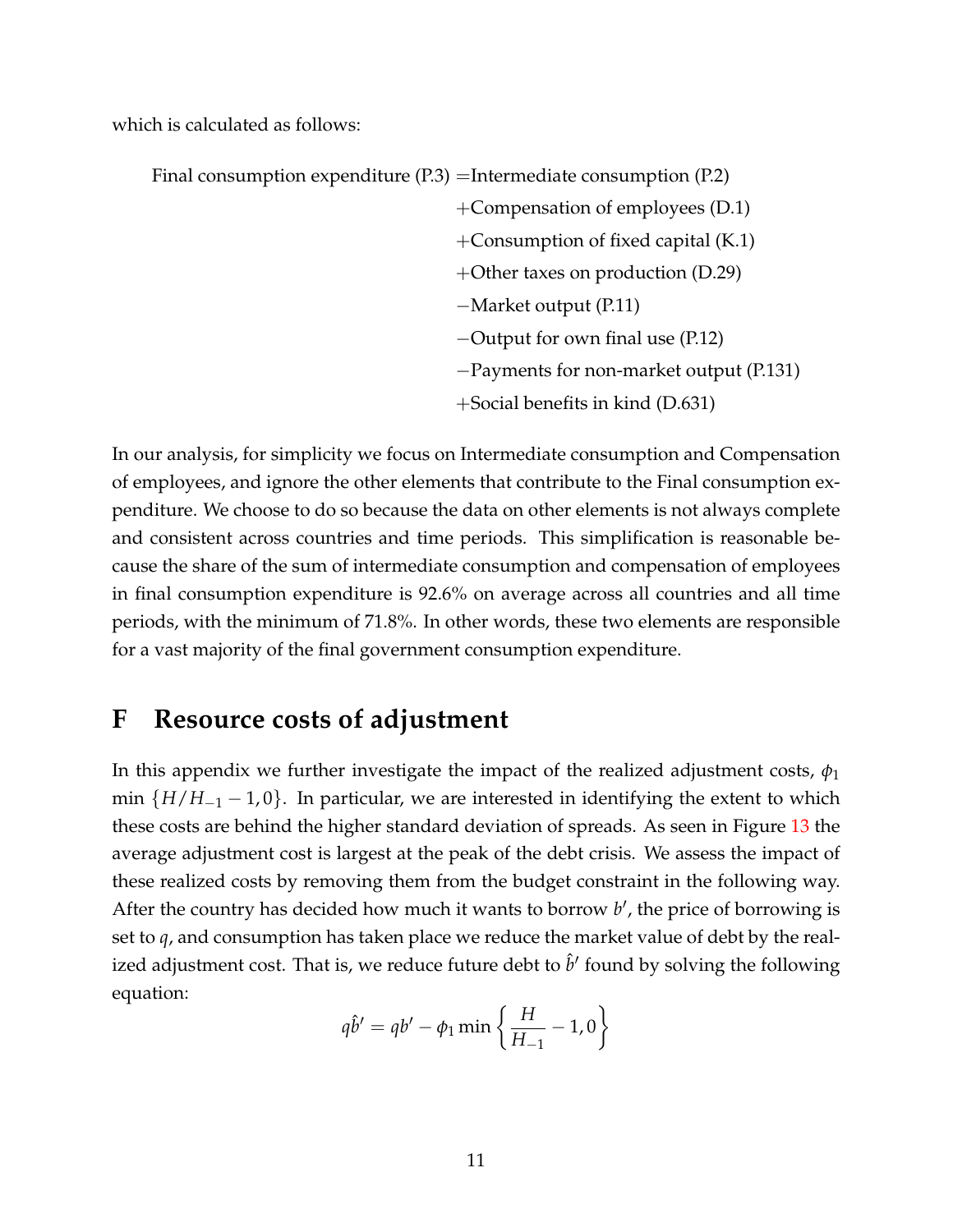We then recalculate the moments implied by the simulations.<sup>[7](#page-11-1)</sup> The resulting moments can be seen in Table [16.](#page-11-2) Not surprisingly we see that average debt and spreads decline slightly. Further, the standard deviation of the spreads also declines but not drastically. In particular, the coefficient of variation for the spreads is 0.595 whereas in the baseline specification the same statistic was 0.605, a small decline. We conclude that the realized adjustment costs have a small impact in the standard deviation of spreads.

|        | Statistic Baseline |              |
|--------|--------------------|--------------|
|        | with cost          | without cost |
| avg(B) | 48.70              | 47.76        |
| avg(S) | 3.01               | 2.82         |
| std(S) | 1.82               | 1.68         |

<span id="page-11-2"></span>Table 16: Untargeted moments: habit formation model

*Note: both moments are calculated in the baseline specification. The first column (with cost) presents simulated moments from the baseline model in the main text. In contrast, the second column (without cost) removes the realized adjustment cost from the budget constraint as described in this appendix.*

#### <span id="page-11-0"></span>**G Further comparison of model and data**

In this section, we turn back to our original dataset in order to further investigate how the behavior of the model's endogenous variables compares to the data. We define a crisis episode here in the same way as in Section 5 of the main paper.

Figure [14,](#page-13-0) which is a direct counterpart of Figure 2 from the model (in the main paper), presents the dynamics of government accounts around debt crises in the data, av-eraged across countries.<sup>[8](#page-11-3)</sup> The decline in government revenue (Figure  $14a$ ) coincides with an increase in bond spread towards its peak (Figure [14b\)](#page-13-2). Further, while both types of government expenditure decline (Figures [14c-](#page-13-3)[14d\)](#page-13-4), the decline in public employment is smoother and smaller in size. We can also observe that the government deficit is positive

<span id="page-11-1"></span><sup>&</sup>lt;sup>7</sup>Note that the value function iteration remains the same, i.e., the government expects to have to pay these adjustment costs. The reduction in adjustment cost takes place when simulating the model.

<span id="page-11-3"></span><sup>&</sup>lt;sup>8</sup>Series on Government Revenues, Intermediate Consumption and Public Employment come from the OECD Government Accounts. Data on government deficit and bond spreads are acquired from OECD, with the latter being partly supplemented with EMBI when observations are missing. Government debt denotes the sum of external debt securities to GDP and the data is obtained from the Quarterly External Debt Statistics (QEDS). Because some values are missing in the data, we only consider the debt crisis events around which the entire path of data  $(\pm 5 \text{ years})$  is available.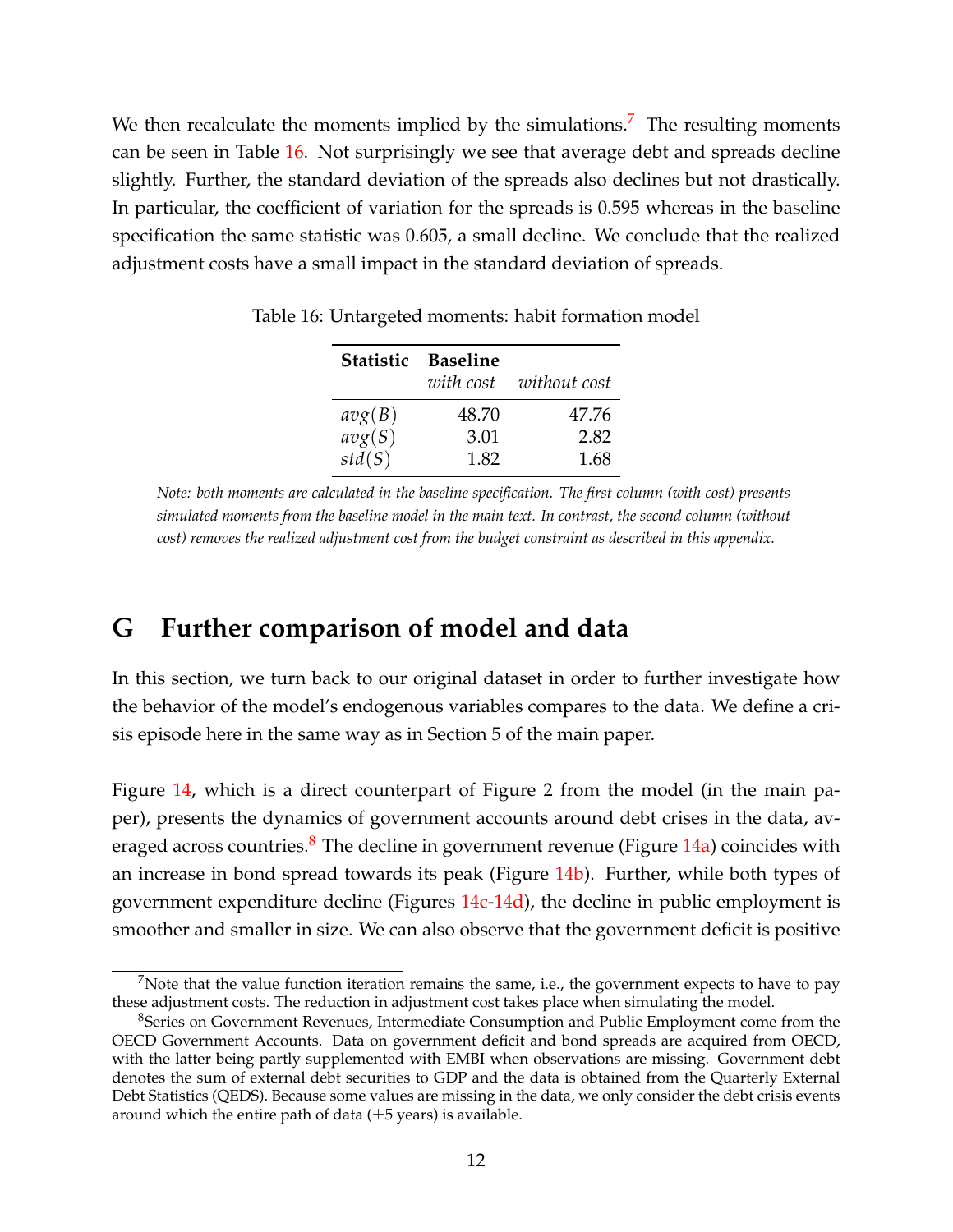<span id="page-12-0"></span>

*Note: the figure presents simulated paths for adjustment costs during crises (as defined in the main text) in the baseline specification. The units are in terms of average revenues, e.g., 0.01 is 1% of average revenues.*

Figure 13: Simulated behavior of adjustment costs

throughout and goes up at the peak of the crisis, a behavior that contrast with the results of our model.[9](#page-12-1) Most importantly, government debt *increases* throughout the episode (Figure [14f\)](#page-13-5), with the pace of the increase accelerating at the peak of the crisis, only to start declining three years after the peak.

The main discrepancy between Figures [14](#page-13-0) and 2 stems from the path of government revenues following the peak of the crisis. In our model (Figure 2a), the revenue recovers promptly as a result of imposing an AR(1) income process, a reasonable assumption for our calibration target, Mexico. By contrast, in the data (Figure  $14a$ ), the recovery is very sluggish which further affects the paths of the two components of government spending (Figures [14c](#page-13-3)[-14d\)](#page-13-4), and overall debt (Figure [14f\)](#page-13-5). The lack of recovery in government revenues arises from the fact that our data consists of OECD member states, mostly advanced countries. The simple AR(1) is not the best assumption for an income process in that case, especially in the aftermath of the European debt crisis [\(Paluszynski,](#page-14-5) [2021\)](#page-14-5).

<span id="page-12-1"></span> $9$ The opposite sign of the deficit variable stems from the fact that in the data economies tend to grow continually, while growth is not present in our model. As a result, governments are able to run permanent deficits while maintaining sustainable debts. Although quantitative sovereign default models without growth are not capable of replicating the increase in deficit at the height of the crisis, we note that our baseline model makes progress in this dimension by dampening and delaying the reduction in deficit.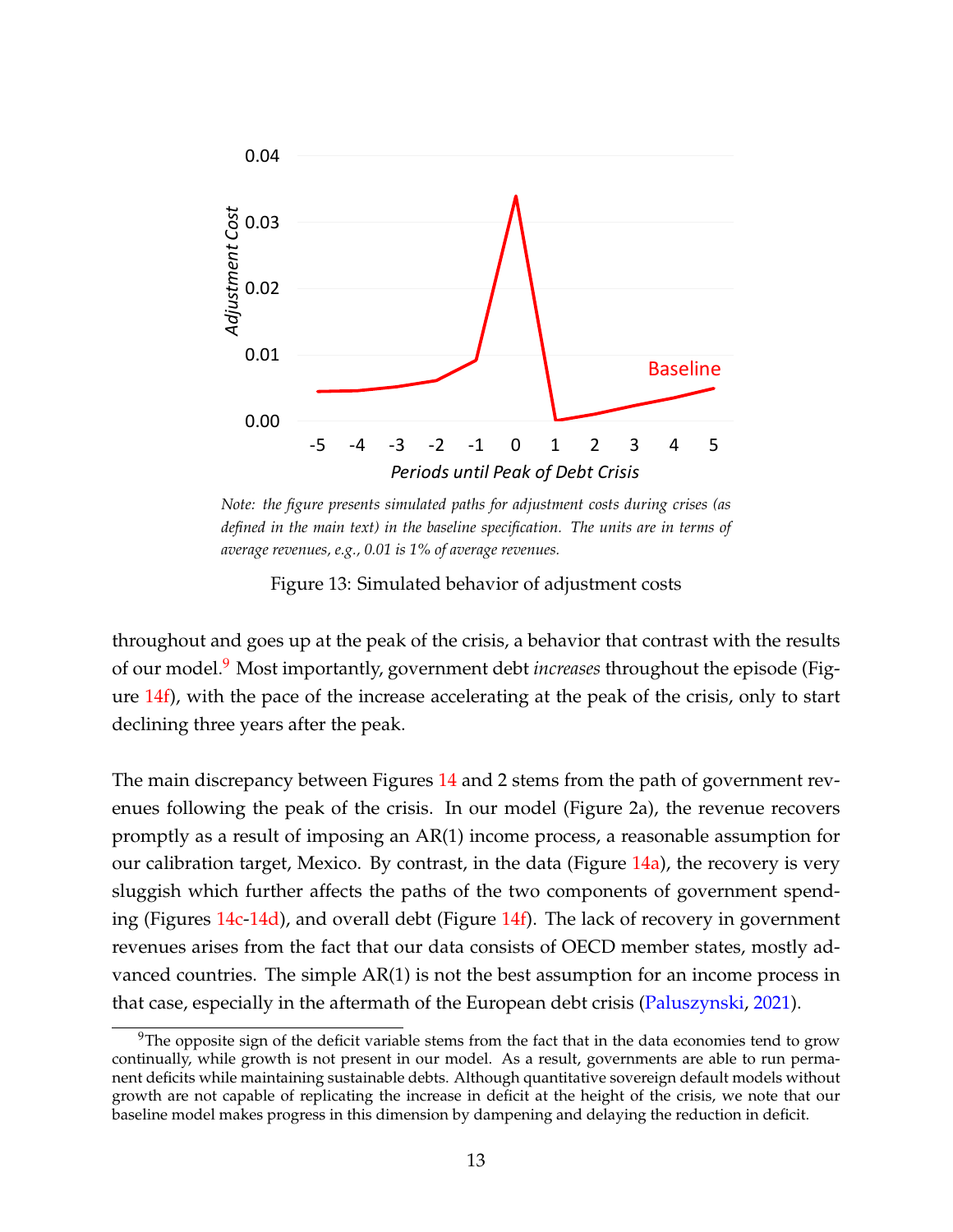<span id="page-13-3"></span><span id="page-13-2"></span><span id="page-13-1"></span><span id="page-13-0"></span>

<span id="page-13-4"></span>Notes: Solid lines present averages, while the shaded areas span the 5% and 95% confidence intervals. The Government Revenues, Intermediate Consumption and Public Employment series are detrended using a common GDP trend and demeaned.

<span id="page-13-5"></span>Figure 14: Behavior of endogenous variables around debt crises: data